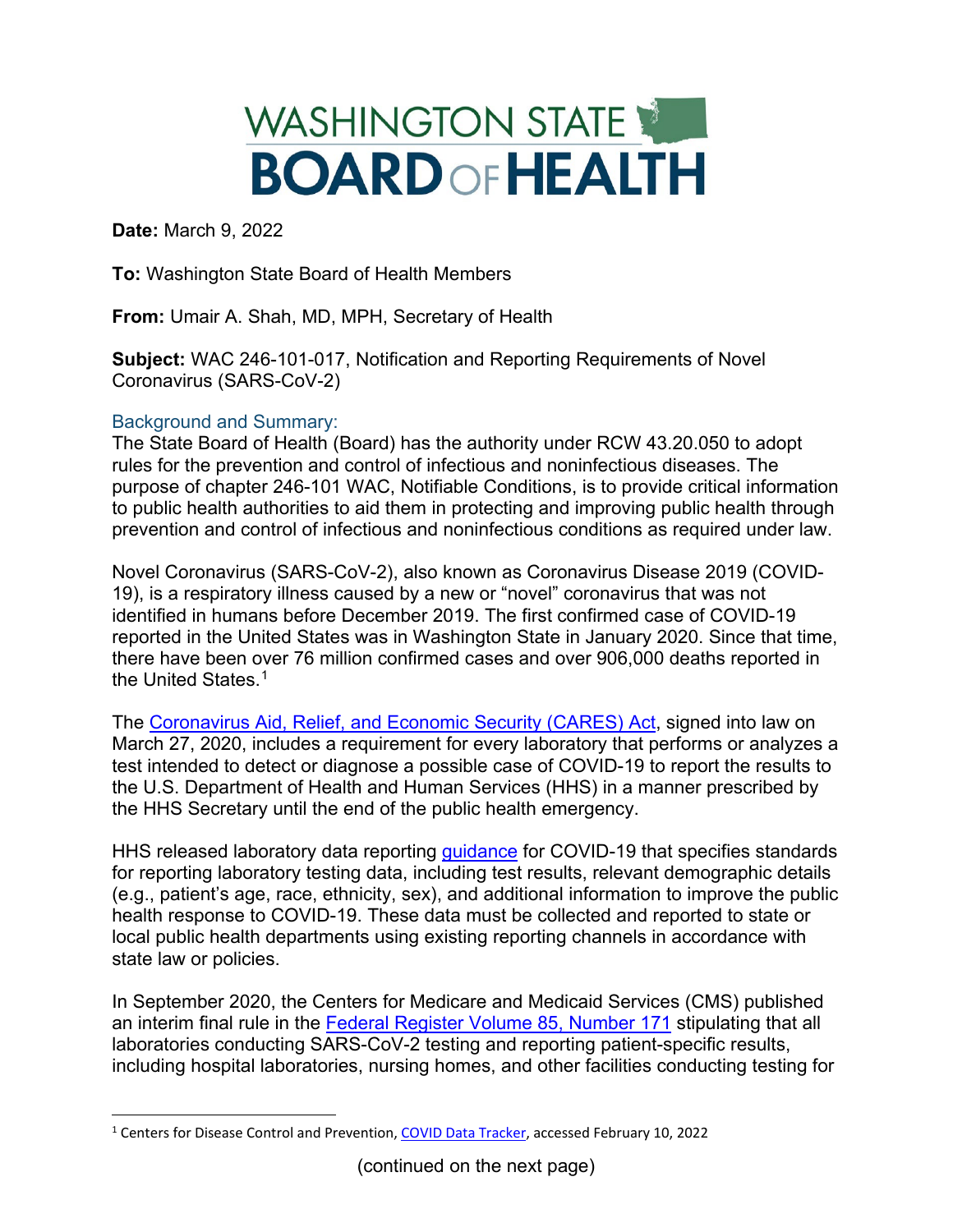Washington State Board of Health

March 9, 2022 Meeting Memo

Page 2

COVID-19, who fail to report information required under the CARES Act will be subject to monetary penalties.

The Board previously adopted six emergency rules under WAC 246-101-017 to designate COVID-19 as a notifiable condition and require reporting of essential COVID-19 testing and patient demographic data aligned with the CARES Act:

- July 30, 2020, filed as WSR 20-16-121
- November 9, 2020, filed as WSR 20-24-081
- March 10, 2021, filed as WSR 21-08-009
- June 9, 2021, filed as WSR 21-16-014
- August 11, 2021, filed as WSR 21-18-034
- November 10, 2021, filed as WSR 22-01-200

To ensure consistency in reporting between regulated entities under chapter 246-101 WAC, COVID-19 reporting is required of health care providers, health care facilities, laboratories, local health jurisdictions, and the Department of Agriculture.

Per the requirements of the Administrative Procedures Act, RCW 34.05.350, the Board has taken steps to integrate requirements of the emergency rules into permanent rule. On July 23, 2021, the Board filed a CR-101, Preproposal Statement of Inquiry, alerting interested parties that the Board will consider further amending chapter 246-101 WAC to address any remaining federally required data components for reporting COVID-19, support statewide COVID-19 disease surveillance, and allow the governmental public health system to identify appropriate public health interventions through the end of the COVID-19 pandemic and beyond.

Until the permanent rules are in effect, I recommend the Board adopt a seventh emergency rule to continue to designate COVID-19 as a notifiable condition and require reporting of essential COVID-19 testing and demographic data to allow the governmental public health system to identify appropriate public health interventions. I believe the continuation of these requirements through emergency rule adoption is necessary for the preservation of the public health, safety, and general welfare of the State of Washington.

## Recommended Board Actions:

The Board may wish to consider, amend if necessary, and adopt the following motion:

The Board adopts a seventh emergency rule to extend the designation of COVID-19 as a notifiable condition and require reporting of essential testing and demographic data to improve the public health response to COVID-19. The Board directs staff to file a seventh CR-103E to extend WAC 246-101-017 without lapse, effective April 20, 2022.

## **Staff**

Kaitlyn Donahoe, Policy Advisor